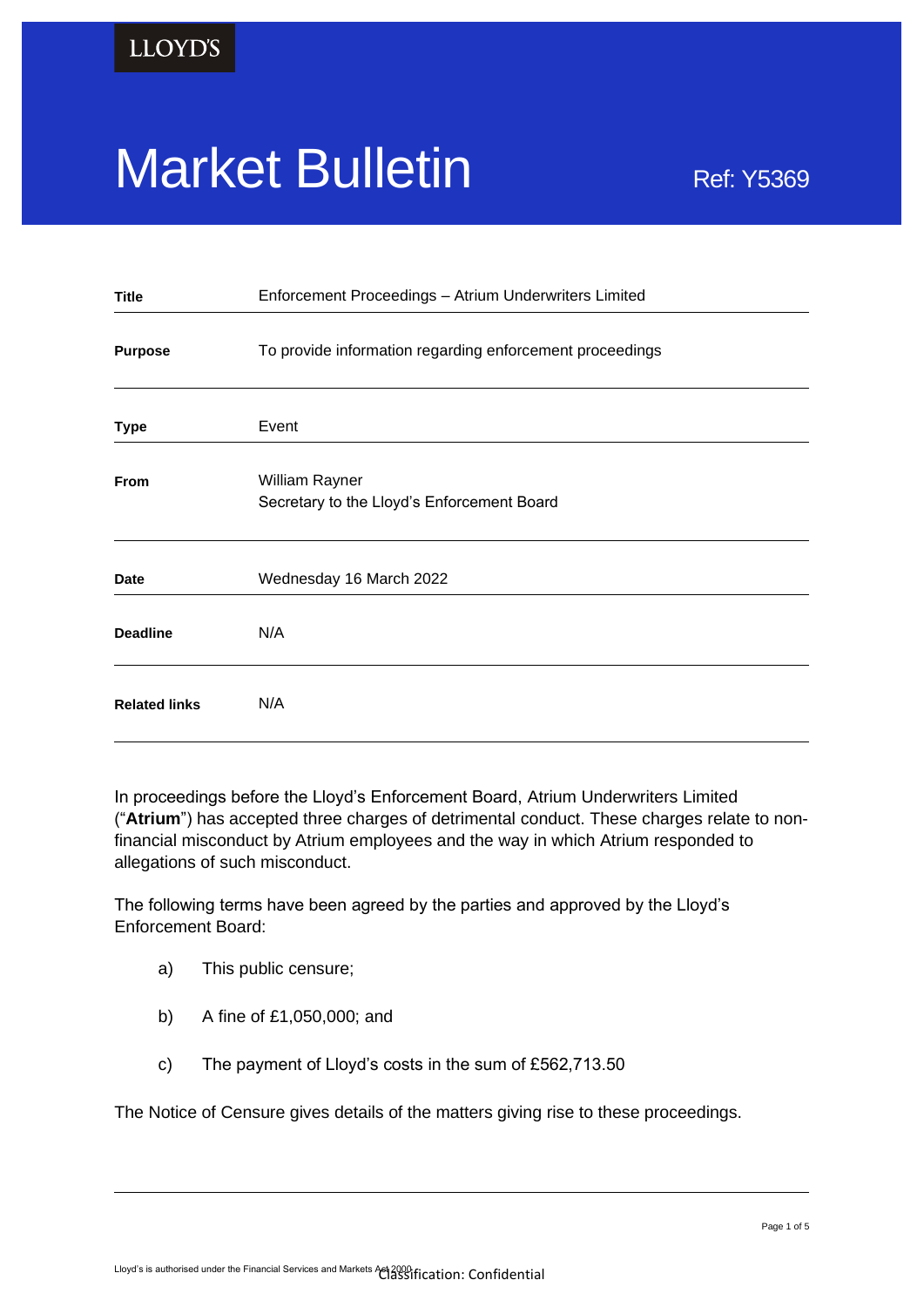# **Notice of Censure Atrium Underwriters Limited**

In proceedings brought before the Lloyd's Enforcement Board, Atrium Underwriters Limited ("**Atrium**") has accepted three charges of detrimental conduct. These charges relate to nonfinancial misconduct by Atrium employees and the way in which Atrium responded to allegations of such misconduct.

# **Background**

In Market Bulletin Y5252, Lloyd's set out its policy in relation to conduct involving harassment, bullying, discrimination, alcohol or drugs. In that bulletin it was made clear that in addition to the actions of individuals:

*'folf equal importance is the culture of the firm for whom the individual works and whether it supports or tolerates a culture of unacceptable personal behaviour towards others'.*

The proceedings against Atrium were brought as a result of serious failures by the firm (set out below in the Misconduct accepted section) including failures by senior managers. Instances of non-financial misconduct are evident as having taken place over a number of years which, in Lloyd's view, precipitated a culture which tolerated instances of unacceptable conduct involving discrimination, harassment and bullying.

### **Misconduct accepted**

Atrium has accepted the following three charges of detrimental conduct.

# Charge 1

Atrium failed to notify Lloyd's of the facts and matters relating to an employee's ("**Employee A**") misconduct, which were all matters of which Lloyd's ought reasonably to have been informed. This constituted a failure by Atrium to be open, honest and transparent with Lloyd's. In doing so, Atrium was in breach of paragraph 4 of the Enforcement Byelaw and Principle 8 of the Enforcement Principles, which constitutes detrimental conduct contrary to paragraph 3(b) of the Enforcement Byelaw.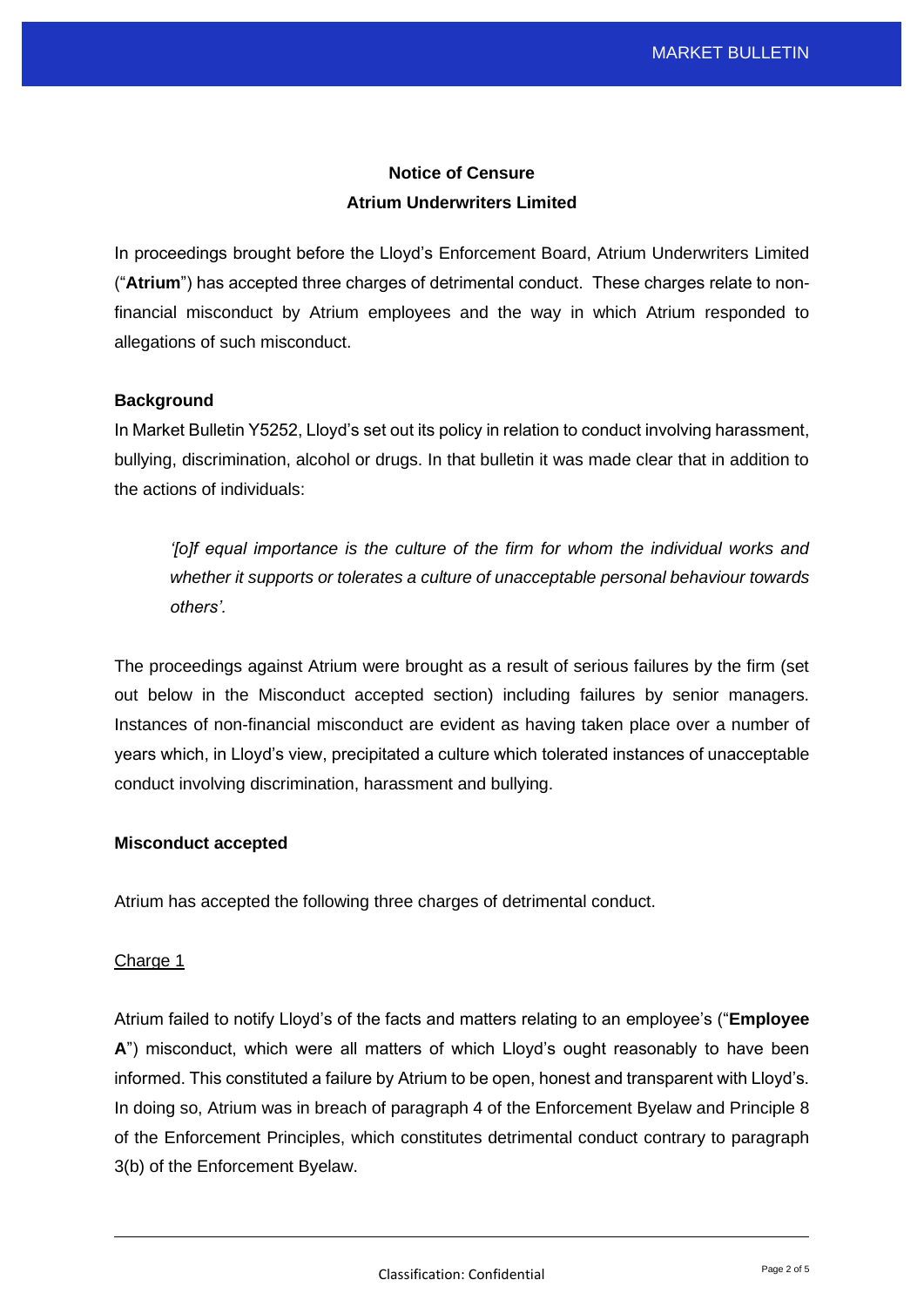# Charge 2

Atrium engaged in the following conduct, which breached Principles 6 and/or 10 of the Enforcement Principles and was in any event detrimental conduct pursuant to paragraph 3(b) of the Enforcement Byelaw:

a. Employee A's general conduct was well known within Atrium, including by senior managers, but no adequate steps were taken to deal with it. Employee A's behaviour included a systematic campaign of bullying against a junior employee over a number of years. Atrium failed adequately to protect the junior employee once it became aware of the bullying. At the time that this aspect of misconduct came to light, in breach of its own procedures and policies, Atrium failed to investigate Employee A's conduct and apply appropriate disciplinary measures;

b. Atrium failed properly to identify and investigate complaints made by another employee about Employee A in accordance with its policies in force at the relevant time, and thereby also failed adequately to protect the employee;

c. Atrium failed to take disciplinary action against Employee A, even though its own investigation made findings of serious misconduct against him and recommended disciplinary action. Instead, Atrium negotiated a settlement package with Employee A, and allowed him to resign from Atrium rather than face disciplinary sanction (a course proposed by an Atrium senior manager and agreed to by Employee A). This was motivated in part by the desire of a senior manager to protect Atrium from bad publicity as well as the desire to limit the impact on the business unit involved;

d. Atrium failed to acknowledge or challenge Employee A's discriminatory and bullying conduct, motivated in part by the desire of senior managers to protect Atrium from bad publicity;

e. Atrium instructed the employee who had complained about Employee A's conduct not to speak about the outcome of the investigation or the allegations made, motivated in part by the desire of senior managers to protect Atrium from bad publicity; and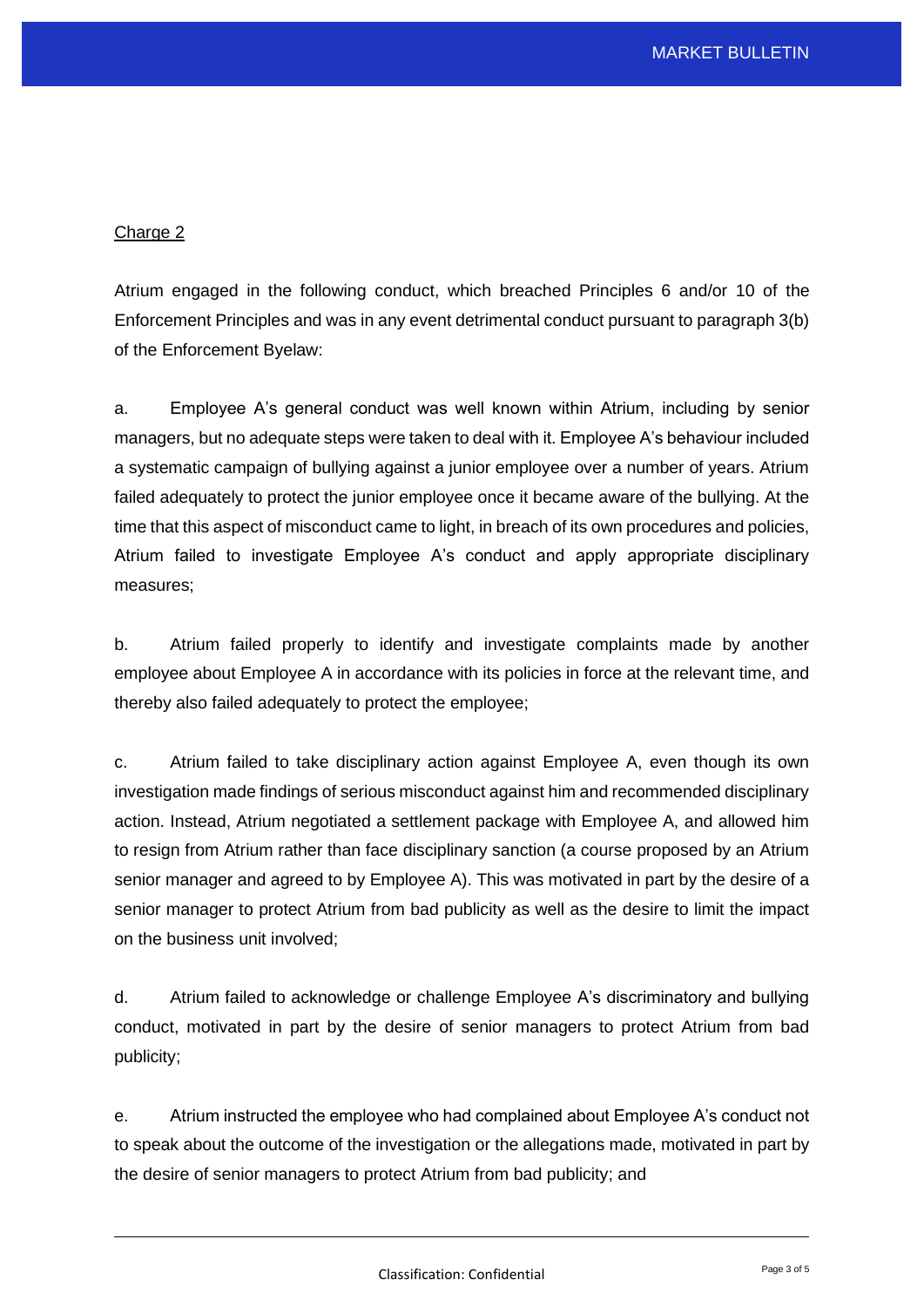f. At the conclusion of the internal investigation, Atrium commenced an investigation in accordance with its disciplinary policy into what were and ought to have been treated as retaliatory and victimising complaints made by Employee A against the employee who had raised a complaint against him. Atrium's approach to the investigation failed to comply with its own policies and procedures and to adequately protect the employee who had made the complaints.

# Charge 3

Atrium engaged in the following conduct which amounted to detrimental conduct contrary to Principles 6 and 10 of the Lloyd's Principles and paragraph 3(b) of the Enforcement Byelaw:

Sanctioning and tolerating over a period of a number of years up until 2018 an annual "Boys' Night Out" during which some male members of staff, (including two senior executives in leadership roles) engaged in unprofessional and inappropriate conduct, including initiation games, heavy drinking and making inappropriate and sexualised comments about female colleagues, which were both discriminatory and harassing to female members of staff. Some of this conduct was led, participated in and condoned, by the two senior managers in attendance.

### **Settlement terms**

As a result of Atrium accepting this misconduct, the following terms have been agreed between the parties and approved by the Lloyd's Enforcement Board –

- d) This public censure;
- e) A fine of £1,050,000; and
- f) The payment of Lloyd's costs in the sum of £562,713.50.

In agreeing the level of the fine, Lloyd's Enforcement Board has accepted a 30% discount on the fine that it would have applied. This is because Atrium settled these proceedings at the earliest opportunity. Without the discount, the fine would have been £1,500,000.